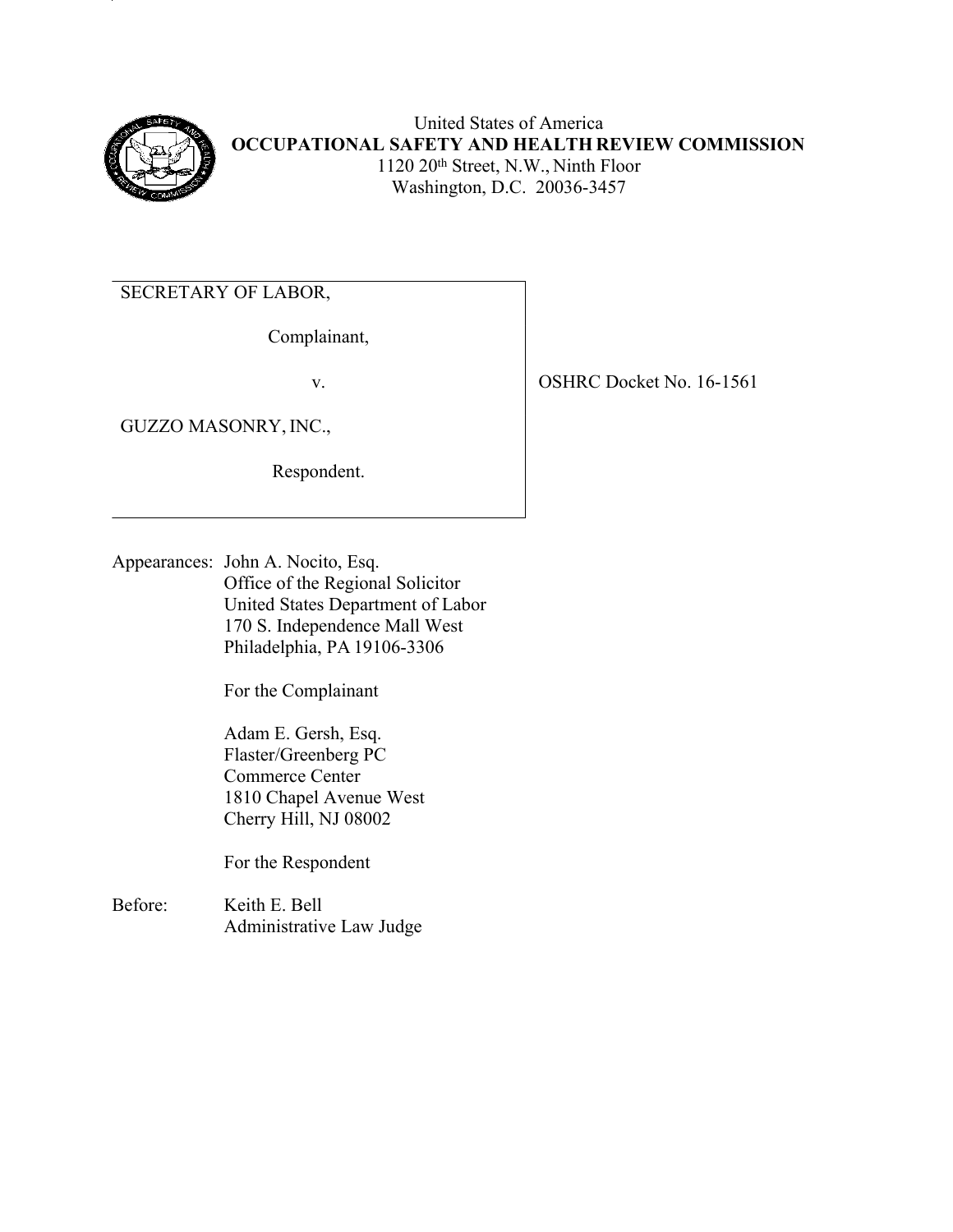#### **DECISION AND ORDER**

This proceeding is before the Occupational Safety and Health Review Commission (the Commission) pursuant to section 10(c) of the Occupational Safety and Health Act of 1970, 29 U.S.C. § 451 (the Act). The Occupational Safety and Health Administration (OSHA) conducted an inspection of a worksite located at 515 Bridle Drive, Wilmington, Delaware 19808 on or about June 2, 2016. As a result, on August 17, 2016, OSHA issued a Citation and Notification of Penalty (Citation) to Guzzo Masonry Incorporated (Respondent or Guzzo), alleging multiple violations of the Act. Citation 1 included Items 1a, 1b, 2, 3, 4a, 4b all classified as "serious".<sup>1</sup> CX-1. Citation 2 had 1 Item classified as "repeat". A hearing was held on May  $23^{\text{rd}}$  and  $24^{\text{th}}$ , 2017. For the reasons that follow, Citation 1, Items 1a, 4a, 4b and Citation 2, Item 1 are AFFIRMED. Citation 1, Item 2 is VACATED.

#### **Jurisdiction**

The parties have stipulated to the Commission's jurisdiction over this proceeding and coverage under the Act. (JX-1, no. 1). The parties have also stipulated that Guzzo is a New Jersey corporation with its principal place of business in Vineland, New Jersey. (JX-1, no. 5). The parties stipulated, and the record reflects, that at all times relevant to this case, Guzzo was an "employer" engaged in a "business affecting commerce" within the meaning of section 3(5) of the Act, 29 U.S.C. § 652(5). (JX-1, no. 3). The evidence supports a finding that the Act applies, and the Commission has jurisdiction over this proceeding pursuant to section 10(c) of the Act, 29 U.S.C. § 659(c).

# **Stipulated Facts**<sup>2</sup>

<sup>1</sup> Prior to the hearing, the parties reached a partial settlement that resolved Citation 1 Items 1b and 3. On October 6, 2017, the undersigned issued a Severance Order assigning the Citation Items settled (Citation 1, Items 1b  $\&$  3) a new docket number (17-1650). On the same day, the undersigned also issued an Order approving the partial settlement resolving Citation 1, Items 1b and 3.

<sup>&</sup>lt;sup>2</sup> At the start of the hearing, the parties moved to admit Joint Exhibit no. 1 (JX-1) that included stipulated facts 1-17.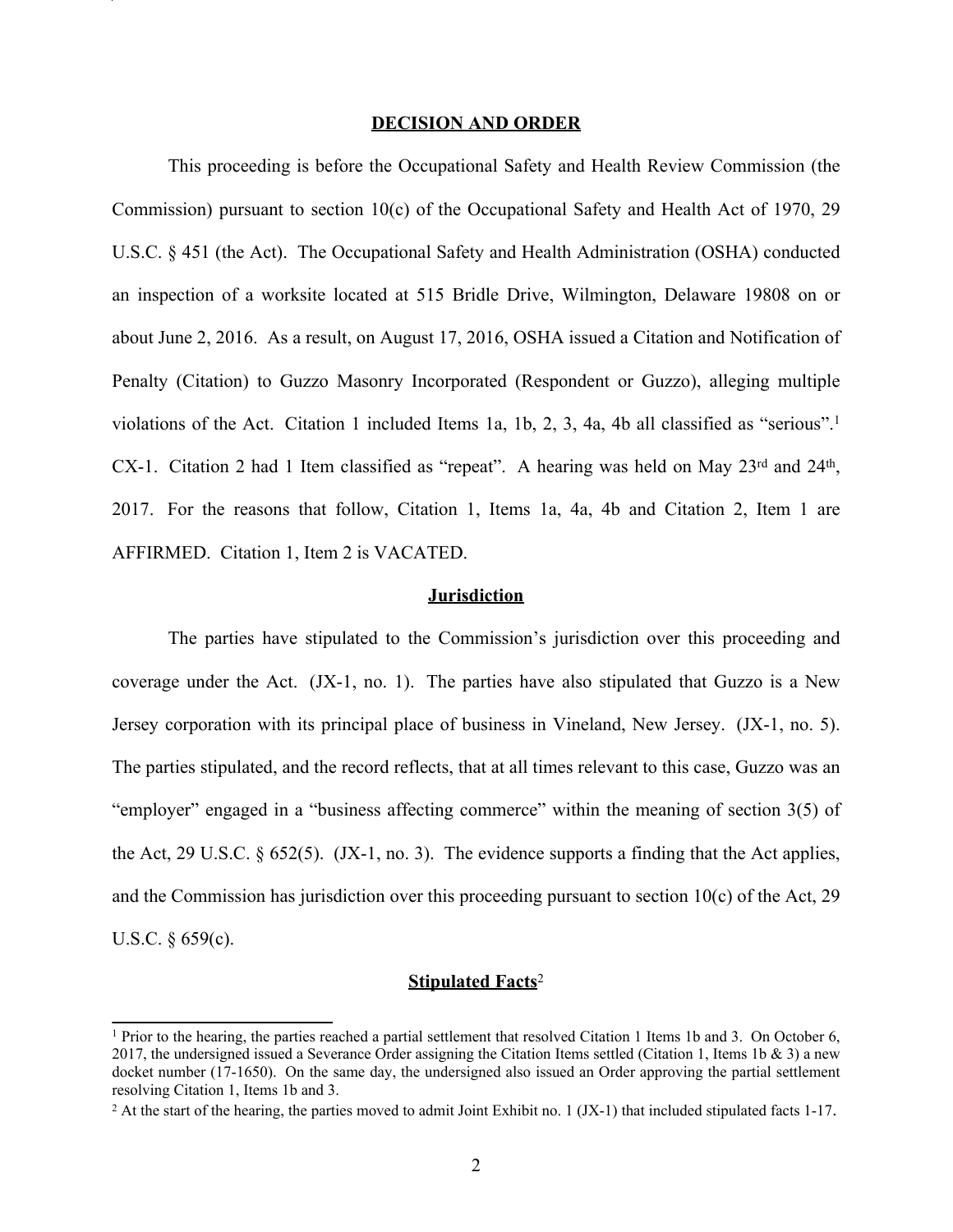- 1. The Review Commission has jurisdiction in this proceeding pursuant to  $\S$  10(c) of the OSH Act, 29 U.S.C. § 651 *et seq.*
- 2. Respondent utilizes tools, equipment, machinery, materials, goods and supplies which have originated in whole or in part from locations outside the State of New Jersey.
- 3. Respondent is an employer engaged in a business affecting commerce within the meaning of sections 3(3) and 3(5) of the OSH Act, 29 U.S.C. §§ 652(3), (5).
- 4. The Construction Industry Safety and Health Standards, 29 C.F.R. Part 1926, are generally applicable in this case because the work being performed at the worksite falls within the definition of "construction" work.
- 5. Respondent, Guzzo Masonry, Inc., is a New Jersey corporation, with its principal place of business at 3501 D'Ippolito Drive, Vineland, NJ 08360.
- 6. As of June 2, 2016, Respondent had more than 25 employees.
- 7. As of June 2, 2016, Jerry Guzzo was the President of Guzzo Masonry, Inc.
- 8. Respondent had a worksite at 515 Bridle Drive, Wilmington, Delaware 19808 ("the worksite") on June 2, 2016.
- 9. Jerry Guzzo was not present at the worksite at any time on June 2, 2016.
- 10. As of June 2, 2016, Respondent maintained a valid Delaware business license.
- 11. On June 2, 2016, James Nichols performed work for Respondent at the worksite.
- 12. On June 2, 2016, Zenon Cruz performed work for Respondent at the worksite.
- 13. On June 2, 2016, Marcelo Ramirez performed work for Respondent at the worksite.
- 14. On June 2, 2016, Marcelo Ramirez was Respondent's Foreman at the worksite.
- 15. James Nichols and Zenon Cruz were employees of Respondent on June 2, 2016.
- 16. Respondent was previously cited for a violation of 29 C.F.R. § 1926.451(e)(1) in OSHA Inspection No. 950677 (Citation 1, Item 1), issued on January 14, 2014 at its worksite located at 2261 Jacksonville Road in Bethlehem, PA.
- 17. The Citation stemming from OSHA Inspection No. 950677 issued to Respondent on January 14, 2014 became a final order via informal settlement agreement between Respondent and OSHA.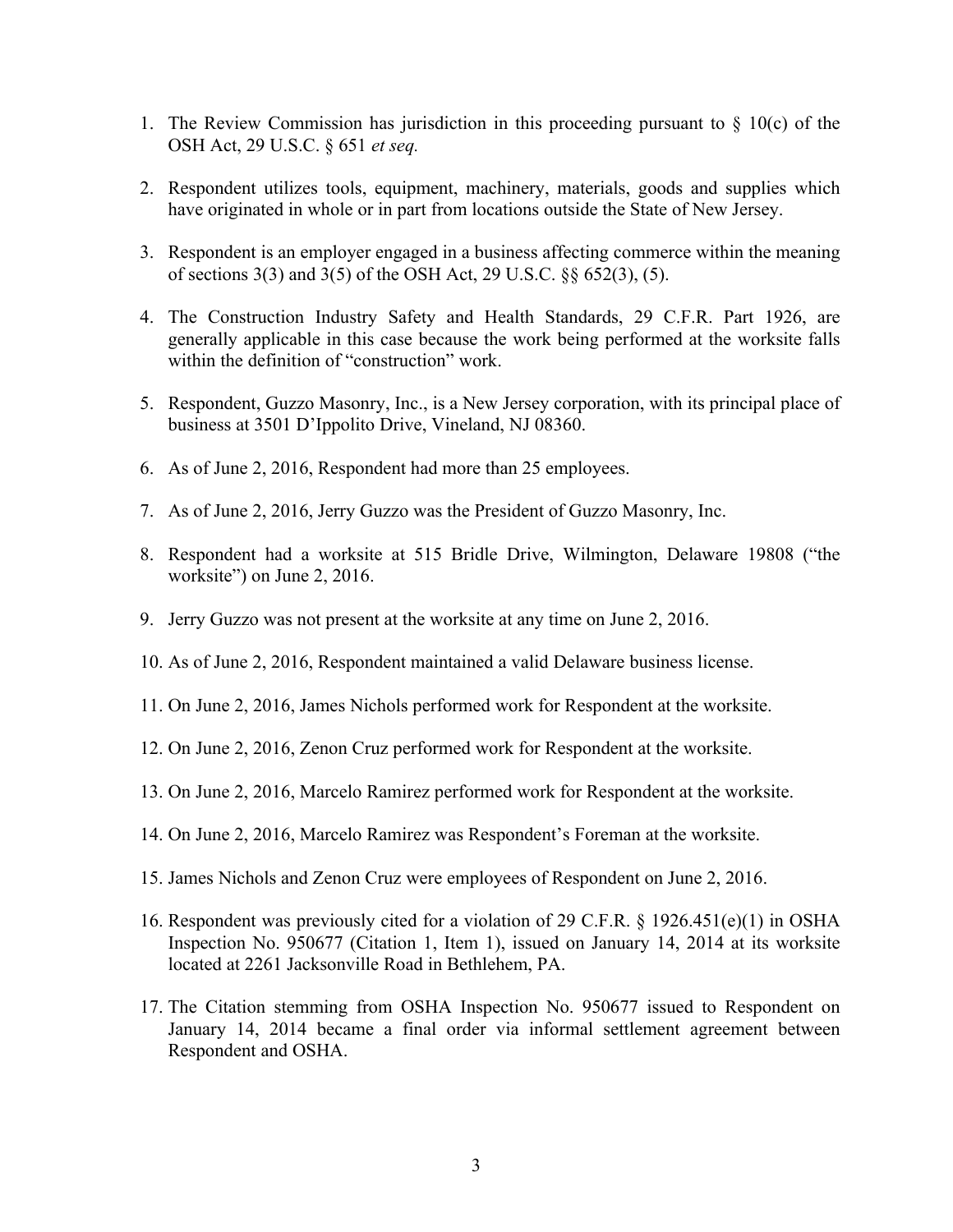### **Background**

Respondent, Guzzo Masonry, Inc., is a family owned and run business based in Vineland, New Jersey. Tr. 228. Jerry Guzzo is the President and held that position on the day of the inspection. JX-1, no. 7. The company specializes in stucco, stone and minor carpentry. Tr. 229. Guzzo was hired by Toll Brothers to remediate stucco where homeowners have issues such as water infiltration. Tr. 231. Guzzo had a worksite at 515 Bridle Drive in Wilmington Delaware on June 2, 2016. JX-1, no. 8. The job at the 515 Bridle Drive worksite started on April 22, 2016. Tr. 248. It was a stucco remediation job. *Id*. June 2, 2016, was respondent's last day on the worksite. Tr. 251, RX-1.

#### *OSHA Inspection*

OSHA Compliance Officer (CO), Maria Armstrong, conducted an inspection of respondent's worksite on June 2, 2016. Tr. 47. CO Armstrong received a phone complaint a few days before the June 2, 2016, inspection. *Id*. The complaint was about the use of scaffolds at a Toll Brothers development in an area comprised of one or two streets. Tr. 48. The complaint was not specifically about the worksite at 515 Bridle Drive. Tr. 145-46. CO Armstrong went to the location; however, she did not see anyone exposed to a hazardous condition, so no inspection was opened at that time. Tr. 48. CO Armstrong returned to the Toll Brothers development on June 2, 2016. *Id*. She arrived on site at approximately 10:00 a.m. At that time, CO Armstrong saw a two-level scaffold with men working on both levels. The top tier of the scaffold had no frames or guardrails and the planks were separated. Tr. 49. Based on CO Armstrong's observations, the planks on the scaffold were more than an inch apart. Tr. 50. Initially, CO Armstrong observed two men working; however, she eventually saw an additional man working on site. Tr. 150. The third man was working on the ground in the center of the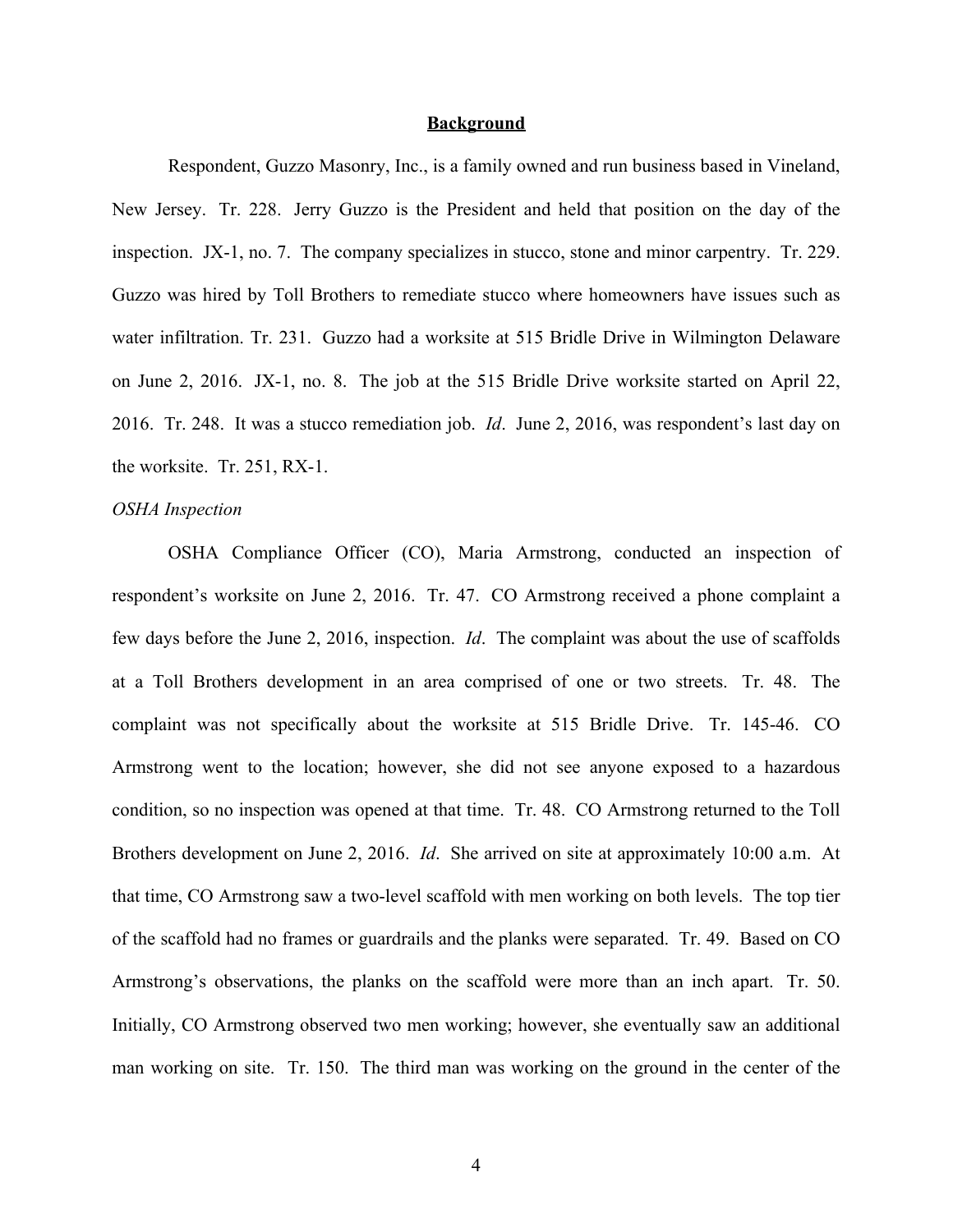scaffold. Tr. 53. The men were applying stucco to the wall of a house. The man working on the top level was approximately 14 feet above ground. The man on the top level was already up there when CO Armstrong first observed him. Tr. 150. Before entering the property, CO Armstrong rang the doorbell and asked for the homeowner's permission to talk to the men working on the scaffold. Tr. 52. The men appeared to be finishing up their work. Tr. 177. CO Armstrong approached the men working on the scaffold, displayed her credentials and asked the identity of the site foreman. Mr. Marcelo Ramirez identified himself as the foreman. Tr. 53. CO Armstrong informed Mr. Ramirez that she had already taken some photos and would also take measurements and talk to each of the workers in private. Tr. 54. Following the inspection, CO Armstrong recommended that citations be issued to Guzzo based on her June 2, 2016 inspection of the worksite. Tr. 113.

### **Discussion**

To prove a violation of an OSHA standard, the Secretary must show by a preponderance of the evidence that (1) the cited standard applies; (2) the employer failed to comply with the terms of the cited standard; (3) employees had access to the violative condition; and (4) the employer either knew or could have known with the exercise of reasonable diligence of the violative condition. *JPC Grp., Inc*., 22 BNA OSHC 1859, 1861 (No. 05-1907, 2009). A preponderance of the evidence is "that quantum of evidence which is sufficient to convince the trier of fact that the facts asserted by a proponent are more probably true than false." *Astra Pharma. Prods*., 9 BNA OSHC 2126, 2131, n. 17 (No. 78-6247, 1981) *aff'd in relevant part,* 681 F.2d 69 (1st Cir. 1982).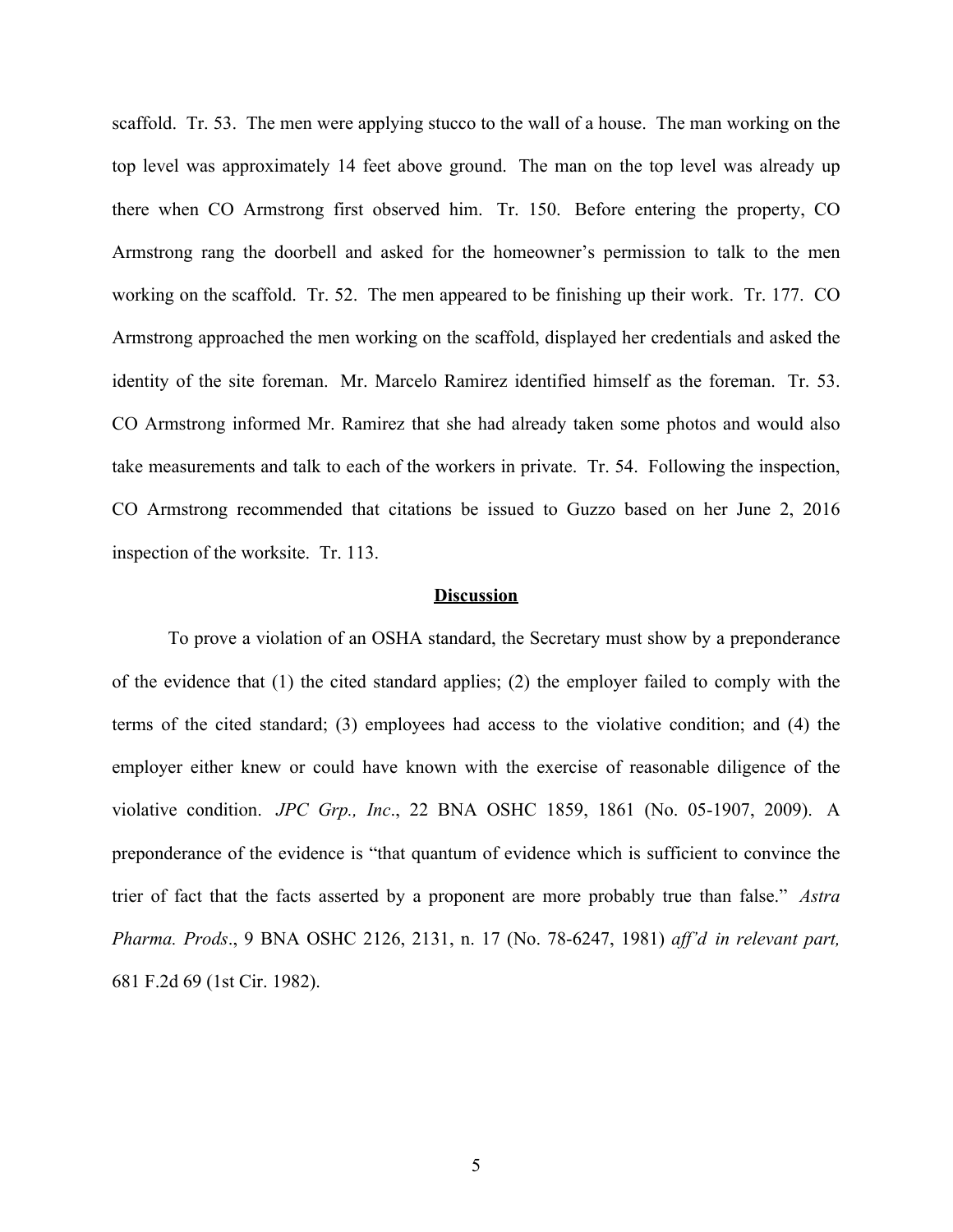## *Alleged Violations of 29 C.F.R. § 1926.451(b)(1)*

Citation 1, Item 1a alleges a violation of 29 C.F.R. § 1926.451(b)(1) which states:

[e]ach platform on all working levels of scaffolds shall be fully planked or decked between the front uprights and the guardrail supports as follows: (i) Each platform unit (e.g., scaffold plank, fabricated plank, fabricated deck, or fabricated platform) shall be installed so that the space between adjacent units and the space between the platform and the uprights is no more than 1 inch (2.5 cm) wide, except where the employer can demonstrate that a wider space is necessary (for example, to fit around uprights when side brackets are used to extend the width of the platform).

Specifically, Citation 1, Item 1a alleges that on or about June 2, 2016, the employer failed to provide fully planked platforms at all working levels. The parties stipulated to the general applicability of the Construction Industry and Health Standards codified at 29 C.F.R. § 1926. JX-1, no. 4. Photos taken by CO Armstrong depict a scaffold with spaces between the planks. CX-5. The cited standard applies.

According to CO Armstrong, the decking planks on the top level of the scaffold were more than an inch apart. Tr. 50. She testified that the planks were approximately 8" wide and there were only two of them. Tr. 71. Photos taken by CO Armstrong show that there were more than two planks on the top level of the scaffold.  $CX-5$ , nos.  $3-6<sup>3</sup>$ . However, only two of them were close together. *Id*. Further, the space between the first two planks, which were close together, and the other plank(s) was more than an inch in violation of the standard's requirement. Respondent does not argue that a wider space between the planks was necessary, but rather argues that the scaffold was fully planked while in use. Resp't Br. at 10. Respondent argues that the crew was in the process of breaking down the scaffold when the CO arrived. Resp't Br. at 11. Marcelo Ramirez, an employee for Guzzo working on site on the day of the inspection (JX-1, no. 13) testified that they started breaking down the scaffold and damaged the wall in the

<sup>&</sup>lt;sup>3</sup> CX-5 is comprised of 8 photos however, nos. 3-6 were each marked in court by a witness resulting in duplicates being admitted.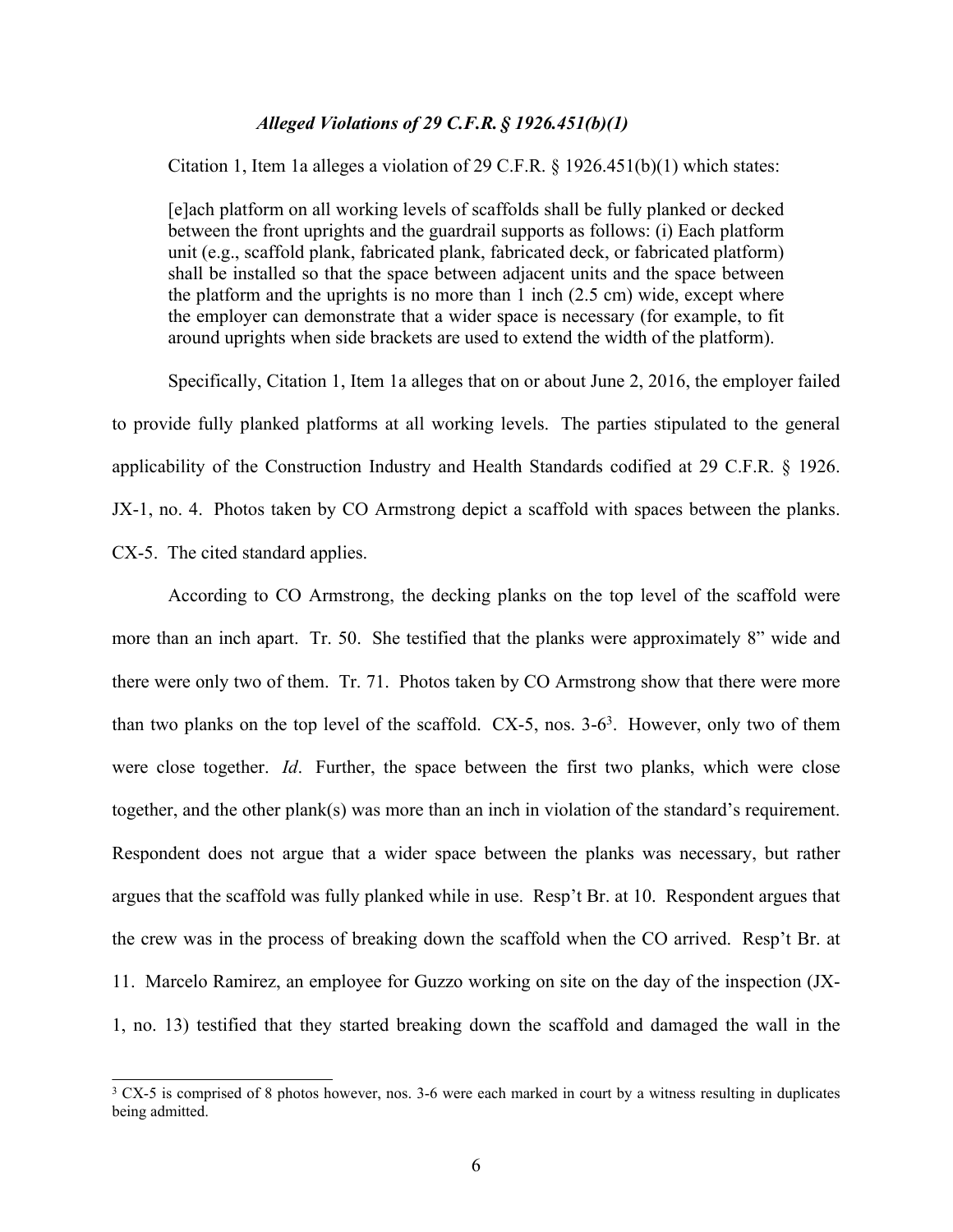process. Tr. 211-12. 29 C.F.R. § 1926.451(a)(6)(b)(ii) provides an exception to the requirement to have a fully planked scaffold decking when the platforms are used "solely as walkways or solely by employees performing scaffold erection or dismantling. In these situations, only the planking that the employer establishes is necessary to provide safe working conditions required." The argument that this exception applies to these facts would have been plausible except that a couple of photos depict Messrs. James Nichols and Marcelo Ramirez working atop the scaffold applying stucco. CX-5, no. 5. In fact, Respondent acknowledges that Mr. Nichols was "fixing the damage the removal of the planks caused" when the inspection began. Resp't Br. at 10. This act of repairing the damaged stucco does not fall within the exception provided for "assembly or disassembly" of scaffolding.

### *Greater Hazard Defense* <sup>4</sup>

Respondent also asserts the "greater hazard" defense to the allegation that it violated 29 C.F.R. § 1926.451(b)(1). The Commission will vacate a citation under the greater hazard defense if the employer can prove: (1) the hazards of compliance are greater than the hazards of noncompliance; (2) alternative means of protecting employees are unavailable; and (3) a variance application would be inappropriate. *E & R Erectors, Inc. v. Secretary of Labor*, 107 F.3d 157 (3d Cir. 1997).<sup>5</sup> "All three elements must be shown to establish a greater hazard defense." *Id*. At 163, citing *[Voegele](https://advance.lexis.com/api/document/collection/cases/id/3S4X-CCD0-0039-W4KS-00000-00?page=1080&reporter=1102&context=1000516) [Co.](https://advance.lexis.com/api/document/collection/cases/id/3S4X-CCD0-0039-W4KS-00000-00?page=1080&reporter=1102&context=1000516) [v.](https://advance.lexis.com/api/document/collection/cases/id/3S4X-CCD0-0039-W4KS-00000-00?page=1080&reporter=1102&context=1000516) [OSHRC](https://advance.lexis.com/api/document/collection/cases/id/3S4X-CCD0-0039-W4KS-00000-00?page=1080&reporter=1102&context=1000516)*[,](https://advance.lexis.com/api/document/collection/cases/id/3S4X-CCD0-0039-W4KS-00000-00?page=1080&reporter=1102&context=1000516) [625](https://advance.lexis.com/api/document/collection/cases/id/3S4X-CCD0-0039-W4KS-00000-00?page=1080&reporter=1102&context=1000516) [F.2d](https://advance.lexis.com/api/document/collection/cases/id/3S4X-CCD0-0039-W4KS-00000-00?page=1080&reporter=1102&context=1000516) [1075,](https://advance.lexis.com/api/document/collection/cases/id/3S4X-CCD0-0039-W4KS-00000-00?page=1080&reporter=1102&context=1000516) [1080](https://advance.lexis.com/api/document/collection/cases/id/3S4X-CCD0-0039-W4KS-00000-00?page=1080&reporter=1102&context=1000516) [\(3d](https://advance.lexis.com/api/document/collection/cases/id/3S4X-CCD0-0039-W4KS-00000-00?page=1080&reporter=1102&context=1000516) [Cir.](https://advance.lexis.com/api/document/collection/cases/id/3S4X-CCD0-0039-W4KS-00000-00?page=1080&reporter=1102&context=1000516) [1980\).](https://advance.lexis.com/api/document/collection/cases/id/3S4X-CCD0-0039-W4KS-00000-00?page=1080&reporter=1102&context=1000516)

Respondent argues that the "greater hazard" of compliance would be caused by a repeated cycle of assembly and disassembly which would continue to result in damage to the

<sup>4</sup> Respondent raised multiple defenses in its Answer; however, Respondent only argues the "greater hazard" defense in its post hearing briefs. Accordingly, all other defenses are deemed abandoned. *See L&L Painting Co*., 23 BNA OSHC 1986, 1989 n. 5 (No. 05-0055, 2012) (finding item not addressed in post-hearing briefs deemed abandoned); *Midwest Masonry Inc*., 19 BNA OSHC 1540, 1543 n. 5 (No. 00-0322, 2001) (noting arguments not raised in posthearing briefs generally deemed abandoned).

<sup>&</sup>lt;sup>5</sup> The Third Circuit Court of Appeals has appellate jurisdiction over this case.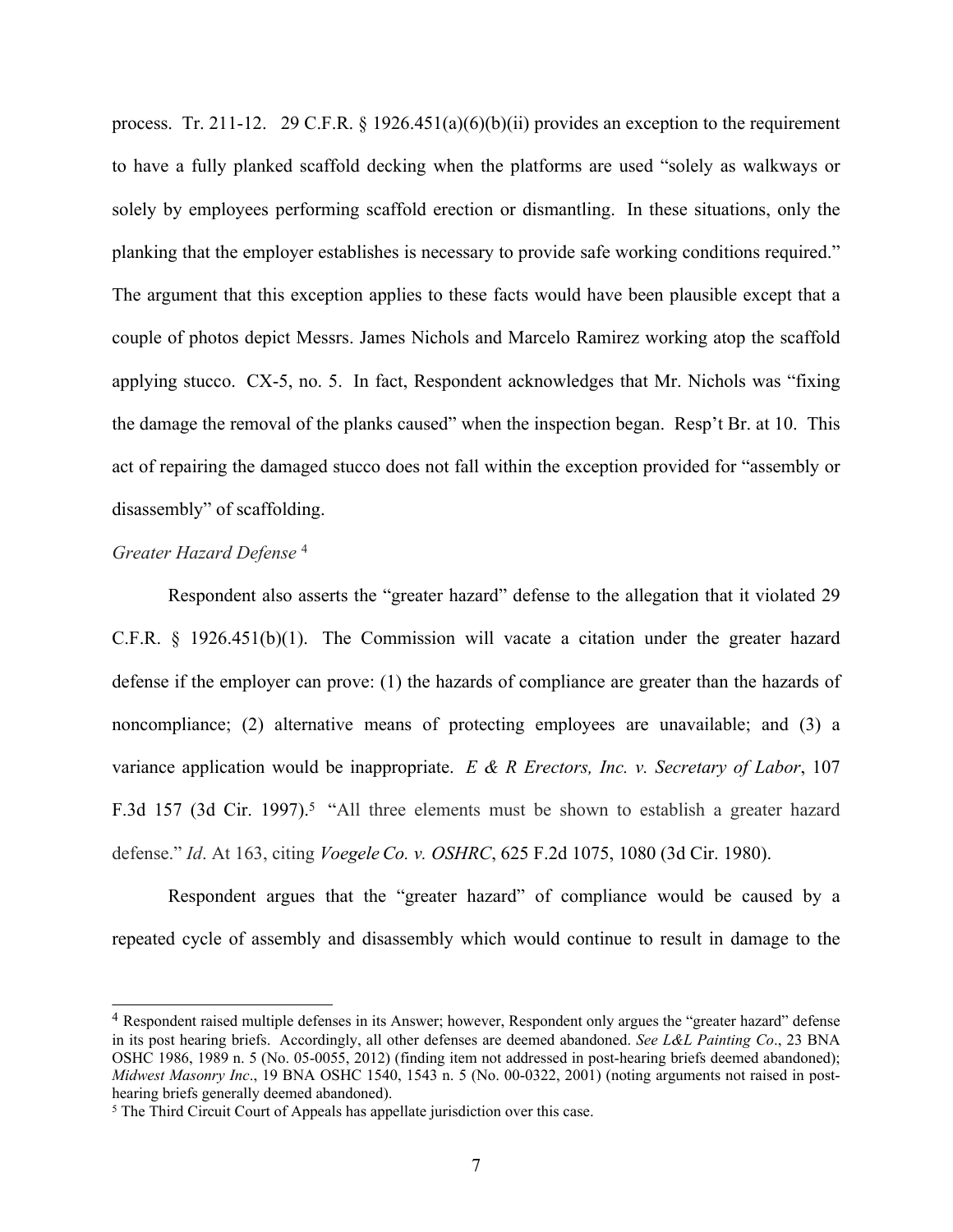wall and employees exposed during the disassembly process. Resp't Br. at 12. This argument is flawed because it assumes that disassembly will **always** result in damage to the stucco wall. Mr. Guzzo testified that it is common for a wall to be damaged during the disassembly process because ladders, boards, scaffold may scuff the wall. Tr. 300. However, he did not testify that careful disassembly of the scaffold always results in such damage. Respondent failed to establish the first prong of the "greater hazard" defense. Respondent's assertion that there is no viable alternative means of protecting exposed employees under these conditions rests solely on the self-serving testimony of its Owner, Mr. Guzzo. Resp't Br. at 12. However, during an exchange with the undersigned, Mr. Guzzo conceded that the way to make it safe enough is "by putting the railings and the fully plank (sic) and everything." Tr. 293-94. Respondent failed to satisfy prong 2 of the "greater hazard" defense. Respondent did not address prong 3 in its brief. The evidence establishes that Respondent failed to comply with the requirements of the standard and its actions did not fall within a recognized exception, nor did compliance with the standard constitute a "greater hazard" to the exposed employee(s). The Secretary has established that Respondent failed to comply with the requirements of the cited standard.

## *Employee Exposure*

The Third Circuit has held that an employee is exposed to a hazard if he/she has access to the zone of danger. *Donovan v. Adams Steel Erection, Inc.*, 766 F.2d 804, 812 (3d Cir. 1985). The parties stipulated that there were three employees working on site on the date of the inspection: Messrs. James Nichols, Zenon Cruz, and Marcelo Ramirez. JX-1, nos. 11-13. Photo number 5 in CX-5 depicts two employees: James Nichols on top, and Marcelo Ramirez in the middle of the scaffold. Tr. 69-70. Photo number 3 of CX-5 shows Zenon Cruz working on the ground underneath the second level of the scaffold. Tr. 81-82. CO Armstrong testified that all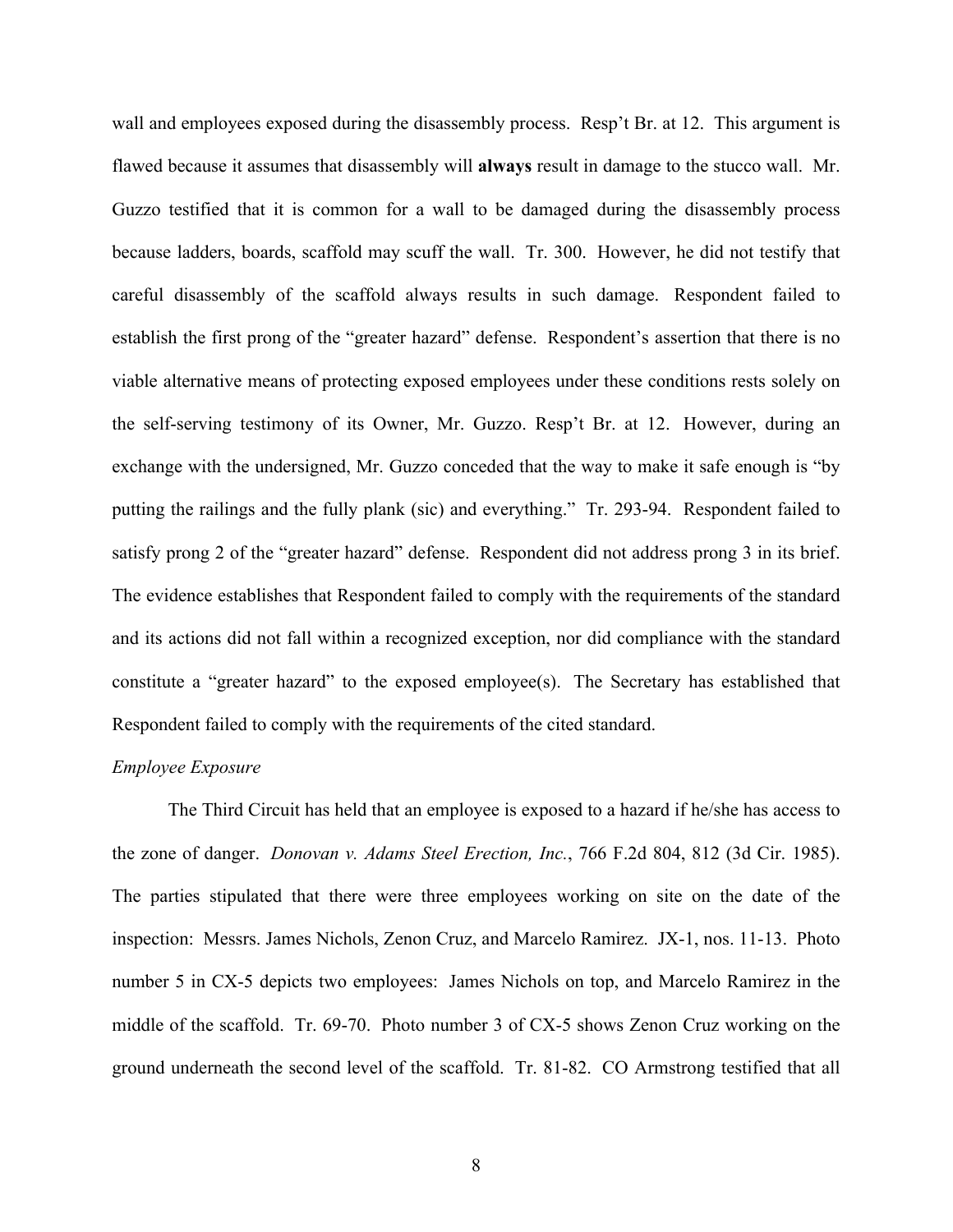three employees were cited as "exposed" to the hazard because any of them could have accessed the top level of the scaffold at any time. Tr. 121. Also, she testified that if Mr. Nichols had fallen through the planks, he could have landed on Messrs. Ramirez and Cruz respectively. Tr. 122-23. Employee exposure to the fall hazard is established.

#### *Employer Knowledge*

The Commission has held that an employer is chargeable with knowledge of conditions which are plainly visible to its supervisory personnel. *A.L. Baumgartner Constr. Inc.,* 16 BNA OSHC 1995, 1998 (No. 92-1022, 1994). On the date of the inspection (June 2, 2016), Marcelo Ramirez was the foreman at the worksite. JX-1, no. 14. Mr. Ramirez was working on the second level of the scaffold just below the less than fully planked top level which was in plain sight. CX-5, no. 5. The evidence establishes that Guzzo had knowledge of the hazardous condition cited by way of its foreman. For all the reasons stated, the Secretary has proven, by a preponderance of the evidence, that Respondent violated 29 C.F.R. § 1926.451(b)(1).

### **Serious Classification**

To prove a violation was "serious" under section 17(d) of the Act, 29 U.S.C. § 666(d), the Secretary must show there was a substantial probability that death or serious physical harm could have resulted from the cited condition and that the employer knew or should have known of the condition; the likelihood of an accident occurring is not required. *Spancrete Ne., Inc.*, 15 BNA OSHC 1020, 1024 (No. 86-521, 1991). CO Armstrong measured the height of the scaffold to be 14 feet from the ground. Tr. 56, 152. There was at least one employee (James Nichols) working on the top level with no fall protection when she arrived. Tr. 51. CO Armstrong testified that, based on her experience, Mr. Nichols could have suffered broken bones, brain damage and more if he had fallen from the scaffold. Tr. 123-24. Respondent argues that the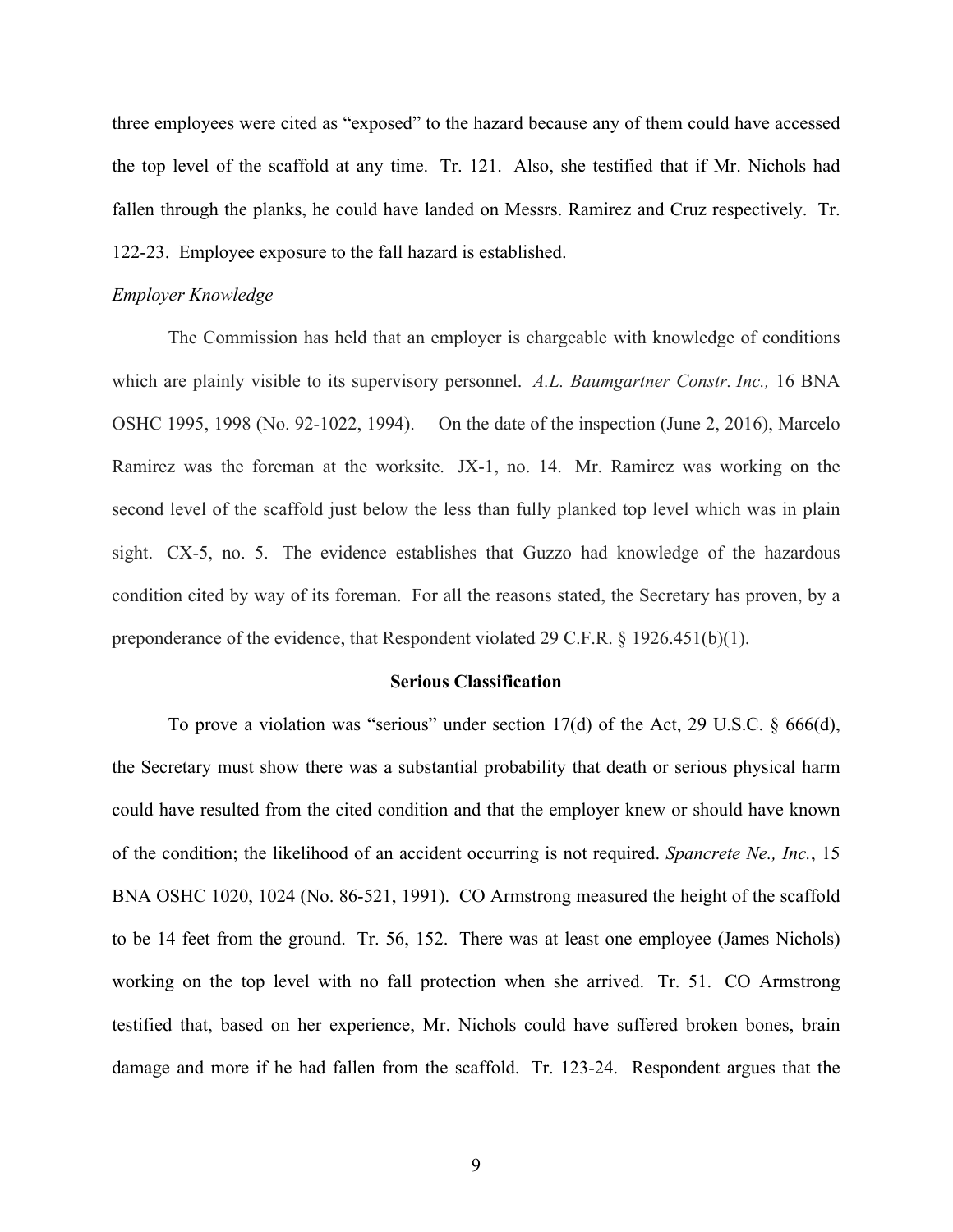alleged violation was not "serious" because there was some planking in place while the patch work was being performed. Resp't Br. at 13. Also, Respondent argues that the height of the scaffold was just a few feet above the threshold where fall protection was required. *Id*. Both arguments are rejected as unpersuasive, inconsistent with the protective purpose of the standard, and neither negates the "serious" nature of any resulting injury in the event of a fall. The Secretary has met his burden of proving that the violation alleged in Citation 1, Item 1a is properly classified as serious.

## *Alleged Violation of 29 C.F.R. § 1926.451(c)(2)(i)*

Citation 1, Item 2 alleges a violation of 29 C.F.R.  $\S$  1926.451(c)(2)(i) which states: "[f]ootings shall be level, sound, rigid, and capable of supporting the loaded scaffold without settling or displacement."

Specifically, Citation 1, Item 2 alleges that on or about June 2, 2016, the employer failed to provide a footing capable of supporting the loaded scaffold without displacement. The applicability of this standard is not in dispute. Also, the parties have stipulated to the general applicability of the Construction Industry Safety and Health Standards codified at 29 C.F.R. § 1926. The photographic evidence depicts scaffold footings which are the subject of the alleged violation at issue here. CX-5, nos. 7-8. The cited standard applies.

CO Armstrong observed and photographed at least two separate footings resting on pieces of wood called mudsills. CX-5, nos. 7-8. A mudsill is a piece of wood used to distribute the weight of a scaffold. Tr. 100. CO Armstrong recommended that Respondent be cited for a violation of this standard because the scaffold was not set up level and the footings had space between them and the mudsills. Tr. 133. The first photograph of a scaffold footing shows a space between it and the mudsill. CX-5, no 7. To show the amount of space between the footing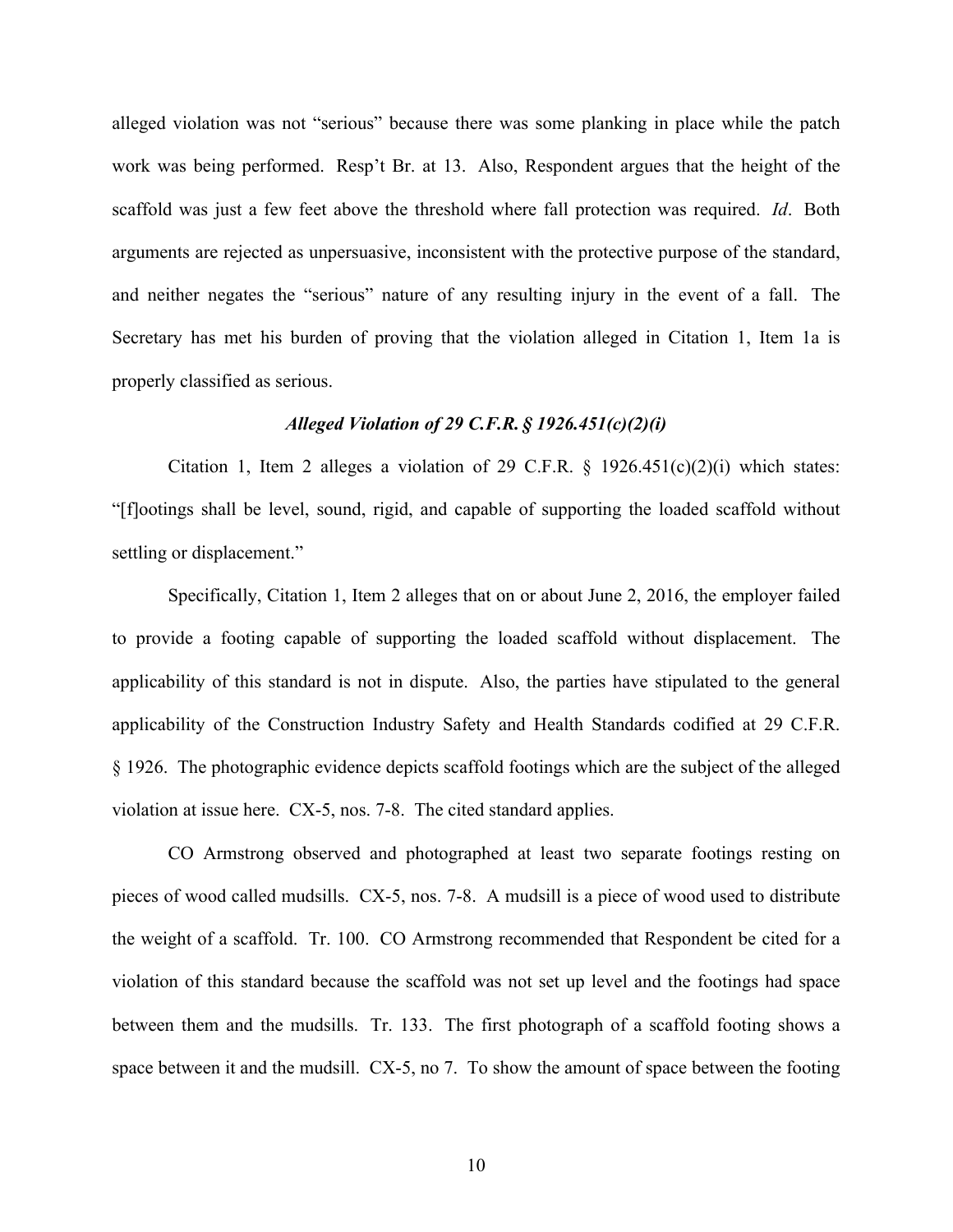and the mudsill, CO Armstrong placed a pen between the two. *Id*. The second photograph of a scaffold footing appears to show only half of the footing plate half on and half off the mudsill. GX-5, no. 8. There was also some space between the mudsill and the footing plate as reflected by the pen that CO Armstrong placed between the two to illustrate that point. *Id*. However, CO Armstrong also testified that the ground where the scaffold was set up was not completely level. Tr. 100. Therefore, it is logical that such a space may have existed between the footing plate and the mudsill to level off the scaffold. Neither party argued or admitted evidence of what constitutes a "level" footing. Here, the Secretary's allegation was that the footing provided was not capable of supporting the loaded scaffold without settling or displacement. CO Armstrong testified that she was concerned that the mudsills would crack under the weight of the scaffold. Tr. 102-03. The basis of this concern seemed to be the appearance of the mudsills. According to CO Armstrong, both mudsills appear to be dry and discolored with jagged edges. Tr. 102. Also, Respondent correctly points out CO Armstrong's testimony that she did not observe any movement or displacement of the scaffold. Tr. 153. This testimony makes CO Armstrong's concerns about what could have happened speculative at best. Finally, the cited standard focuses on the function over the form of the footings. In the absence of evidence to the contrary, it appears that the mudsills, despite their appearance and condition, stabilized the scaffold without settling or displacement. The Secretary did not establish Respondent's failure to comply with the requirements of the cited standard.

The evidence does, however, establish that Respondent's employees working on site were exposed. Also, the cited condition was in plain view and visible to Foreman Marcelo Ramirez. Therefore, Respondent had knowledge of the cited condition.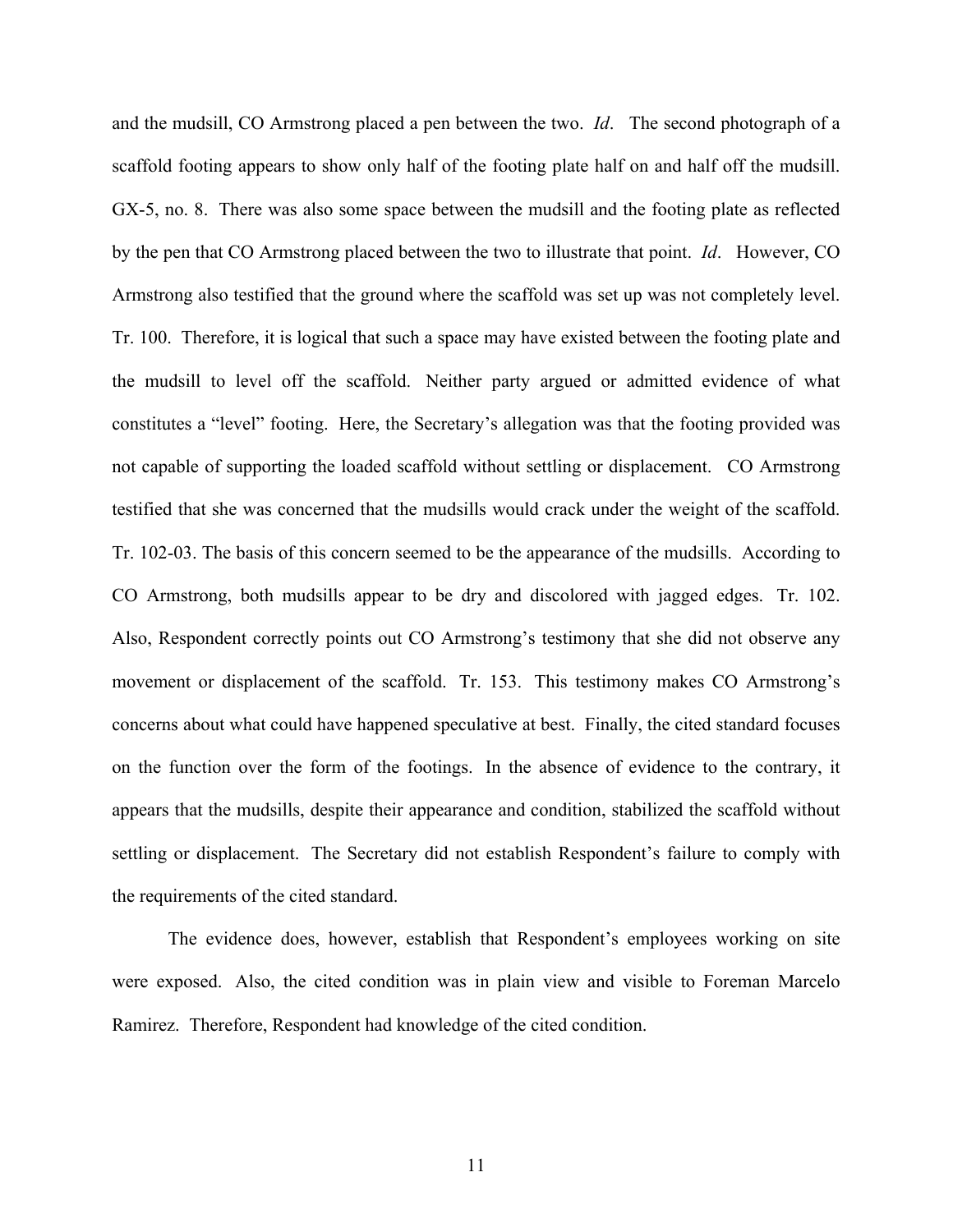### *Alleged Violation of 29 C.F.R. § 1926.451(g)(1)(iv)*

Citation 1, Item 4a alleges a violation of 29 C.F.R.  $\S$  1926.451(g)(1)(iv) which states:

[e]ach employee on a self-contained adjustable scaffold shall be protected by a guardrail system (with minimum 200 pound toprail capacity) when the platform is supported by the frame structure, and by both a personal fall arrest system and a guardrail system (with a minimum 200 pound toprail capacity) when the platform is supported by ropes.

Specifically, Citation 1, Item 4(a) alleges that, on or about June 2, 2016, the employer failed to protect the employees by a guardrail system. The parties have stipulated to the applicability of the Construction Industry Safety and Health Standards codified at 29 C.F.R. § 1926. JX-1, no. 4. Respondent does not dispute the applicability of the standard. CO Armstrong testified that the employee working on the top level had no fall protection. Tr. 51. She further testified that the top level of the scaffold had no frames or guardrails. Tr. 49. The cited standard applies.

The photographic evidence clearly shows that the scaffold had no guardrail on the top level. CX-5, nos. 5 & 6. Respondent's argument is the same for this standard as it was for the first alleged violation --- that the scaffold was being disassembled. Resp't Br. at 16. This argument is once again rejected as inconsistent with the photographic evidence reflecting James Nichols atop the scaffold repairing the stucco. CX-5, no. 5. Also, Respondent concedes that Mr. Nichols was repairing stucco damaged during removal of the planks. Resp't Br. at 16. Once Mr. Nichols resumed work on the stucco, disassembly ceased or, at a minimum, was interrupted. Interestingly, Respondent's argument that the scaffold was in a state of disassembly is also belied by the picture showing Mr. Ramirez also working on the wall from the second level of the scaffold. CX-5, no. 5. Respondent also argues that the guardrails were on site and that CO Armstrong simply failed to look for them. Resp't Br. at 17. This argument is without merit because the moment Mr. Nichols undertook the repair of the damaged stucco, the exception for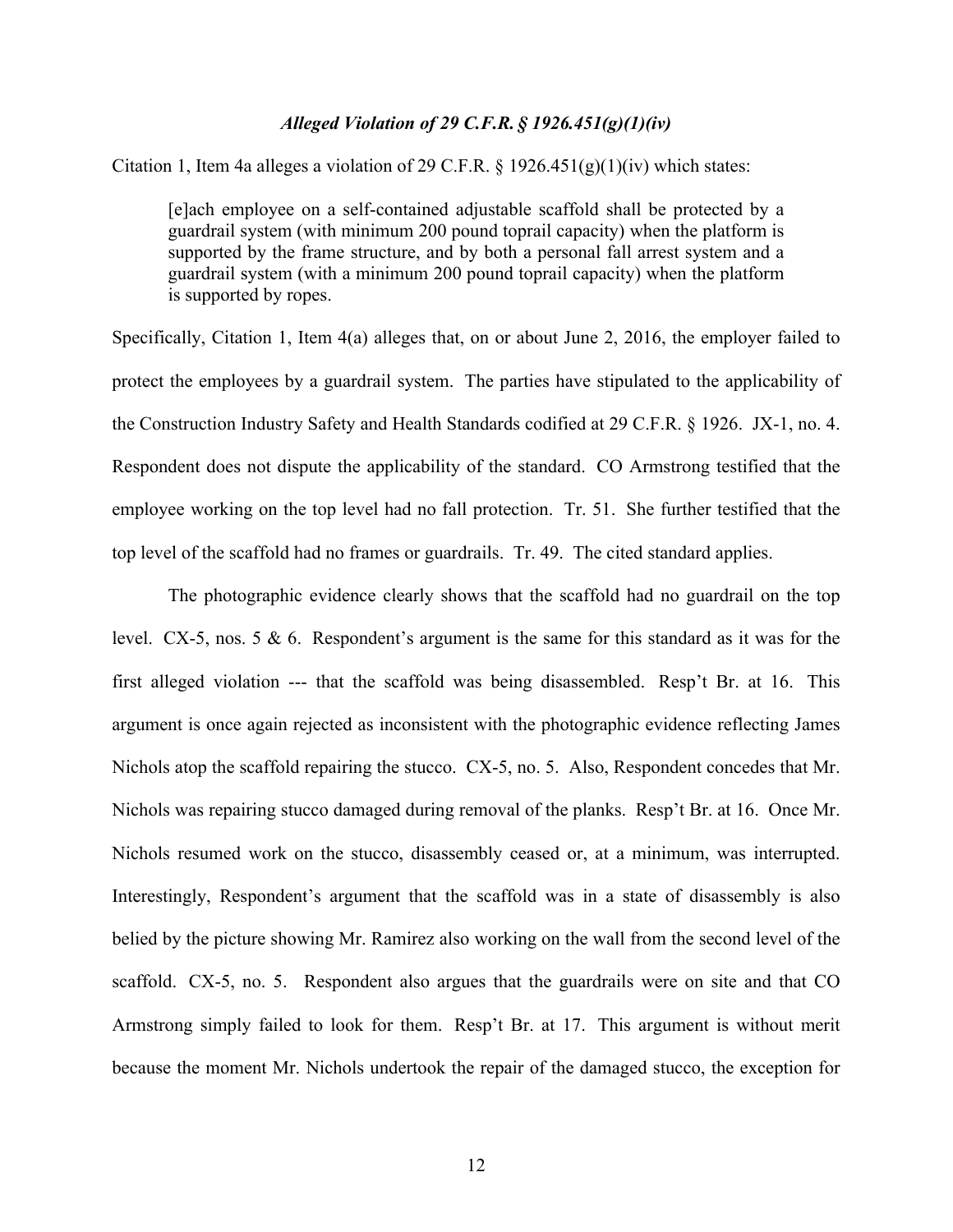disassembly of scaffolding no longer applied.

Once again, Respondent also argues the "greater harm" defense. Resp't Br. at 17. The basis for the argument is the same as it was for the first alleged violation. Accordingly, the argument fails on the same grounds as previously articulated in that Respondent failed to satisfy prongs 1 and 2, and made no argument regarding prong 3 of the defense. The evidence establishes Respondent's failure to comply with requirements of the cited standard.

Employee access and employer knowledge are both established by the same evidence previously cited for the prior alleged violations. The Secretary has proven, by a preponderance of the evidence, that Respondent violated 29 C.F.R. § 1926.451(g)(1)(iv). Based on evidence previously relied upon for the first alleged violation  $(\S 1926.451(b)(1))$ , the Secretary has also established that such violation is properly characterized as "serious".

### *Alleged Violation of 29 C.F.R. § 1926.454(a)*

Citation 1, Item 4b alleges a violation of 29 C.F.R. § 1926.454(a) which states:

[t]he employer shall have each employee who performs work while on a scaffold trained by a person qualified in the subject matter to recognize the hazards associated with the type of scaffold being used and to understand the procedures to control or minimize those hazards. The standard then sets forth specific areas to be covered as applicable.

In this instance, Citation 1, Item 4b alleges that, on or about June 2, 2016, the employer failed to train employees who perform work on scaffolds. The parties have stipulated to the applicability of the Construction Industry Safety and Health Standards codified at 29 C.F.R. § 1926. JX-1, no. 4. Respondent does not dispute the applicability of the standard. During the inspection, at least one employee indicated that he did not have the requisite training. Tr. 109- 110. The standard applies.

The terms of this standard require training that cover (1) recognition of hazards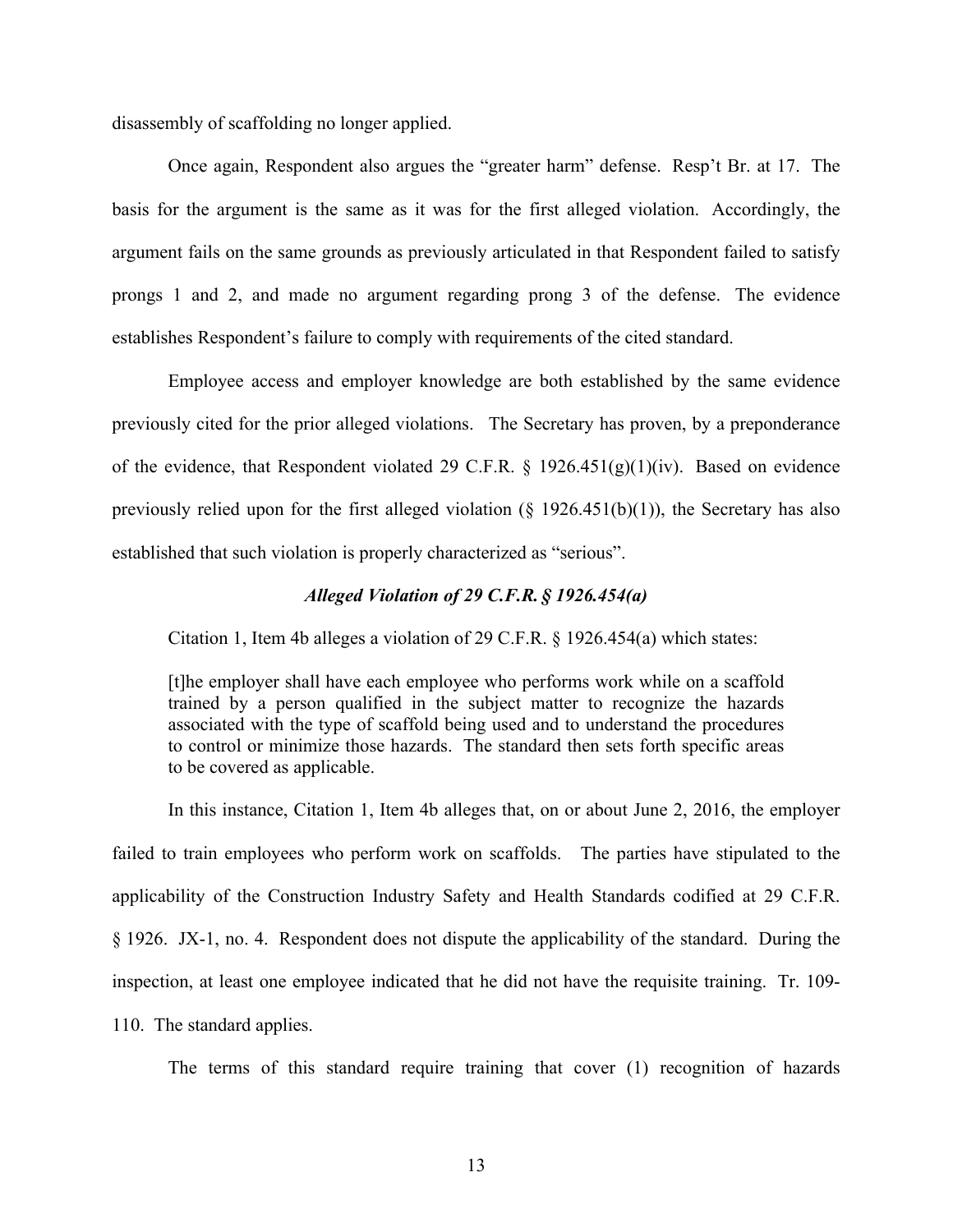associated with the type of scaffold being used; and (2) training on procedures to control or minimize such hazards. However, the standard does not set forth specific requirements to achieve the stated goals. When the language of a training standard is general and potentially subjective, the Commission and courts have applied a reasonableness standard. That is, to establish non-compliance, the Secretary must prove that the cited employer failed to provide the instructions that a "*reasonably prudent employer*" would have given in the same circumstances. *El Paso Crane and Rigging Co., Inc.*, 16 BNA OSHC 1419, 1426 (No. 90-1106, 1993). (emphasis added). Here, questions are raised regarding whether Messrs. Ramirez and Nichols received any training at all. Regarding Mr. Zenon Cruz, he testified that he received scaffold training and his testimony is supported by the evidence. Tr. 100-11, RX-5. James Nichols testified that he did not have scaffold training nor was he provided a safety manual. <sup>6</sup> Tr. 140, 181. However, Mr. Nichols also testified that he had 23 years of experience in construction before joining Guzzo during which he received training on scaffolds. Tr. 190. The OSHA 10 hour training which Mr. Cruz and other Guzzo employees received was given in 2010 before Mr. Nichols was hired in February 2016. Tr. 324-25, CX-10. Marcelo Ramirez was also hired after the 2010 training (3/04/2012). Tr. 324, CX-10. Owner, Jerry Guzzo testified that he hired a company called "Philaposh" to give OSHA training to his employees. Tr. 233. According to Mr. Guzzo, Philaposh put on a 10-hour course that covered fall protection and scaffolding. Tr. 243. However, Mr. Guzzo did not provide certificates of completion of the Philaposh course for Messrs. Nichols and Ramirez. Tr. 326. Mr. Guzzo also testified that the company has a safety manual in English and Spanish<sup>7</sup> and it is given to each employee when hired. Tr. 235-36, RX-2.

<sup>6</sup> During the hearing, Respondent adduced testimony that Mr. Nichols was not a credible witness. Tr. 303, 305-06. However, the undersigned finds no basis to make such a finding given that Mr. Nichols testimony was consistent with the evidence of record.

<sup>7</sup> Mr. Guzzo testified that most of his employees are of Spanish decent. Tr. 235. He further testified that his son is second in command at the company and speaks Spanish. Tr. 243. Mr. Guzzo's son did not testify at the hearing.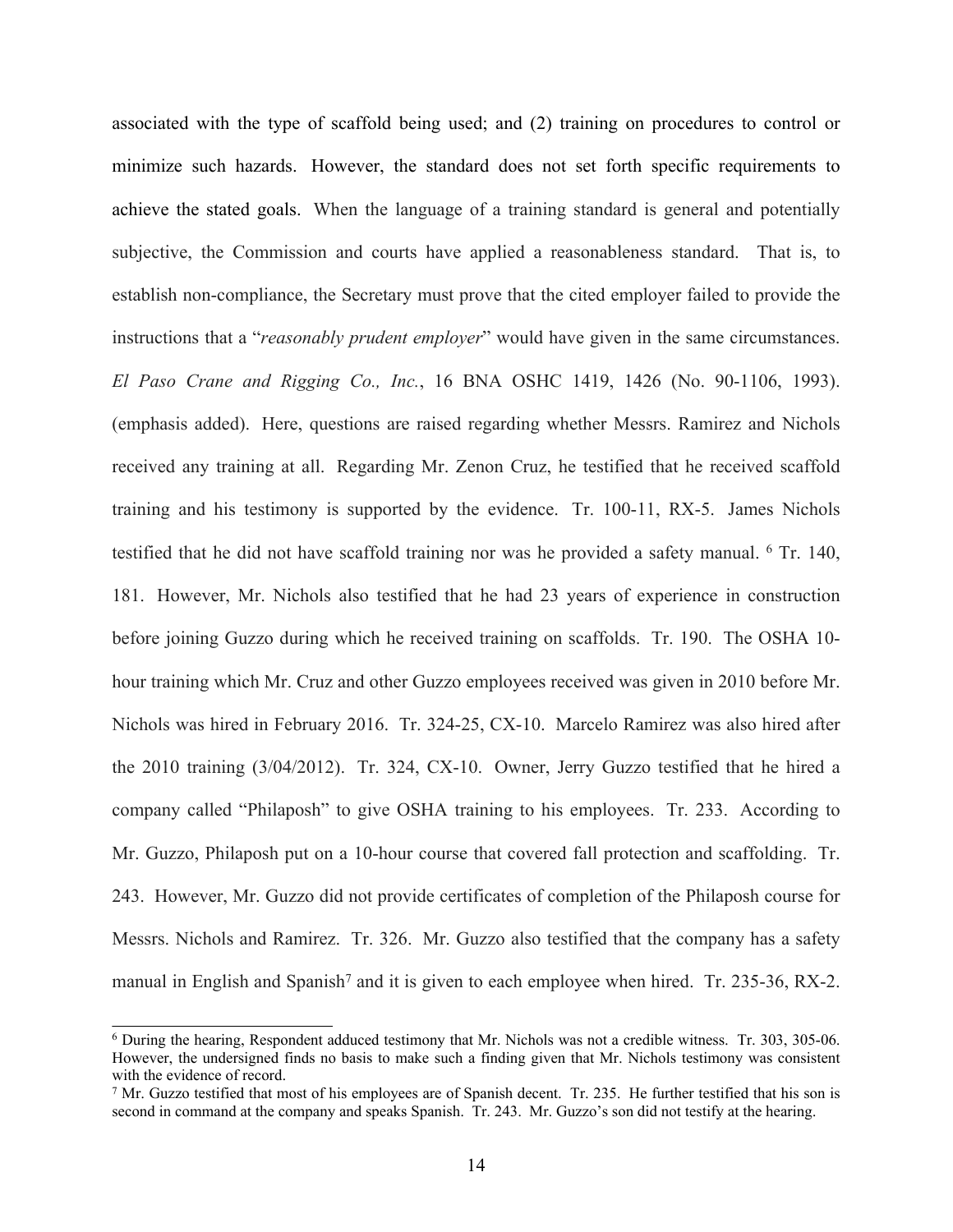In the absence of evidence that Messrs. Ramirez and Nichols received the appropriate training from Philaposh, the undersigned turns to the company safety manual and the safety talks he purported to have with employees each morning before they began work.<sup>8</sup> Tr. 235, RX-2.

The safety manual has two safety rules that are specific to scaffolds. They are: (#28) Build scaffolds according to manufacturer's recommendations and OSHA Construction Safety Standard Part  $12$  – Scaffolding<sup>9</sup>; and  $(#29)$  Scaffold planks shall be properly lapped, cleated or otherwise secured to prevent shifting. CX-2, pg. 8. These provisions fall far short of what a reasonably prudent employer would provide to an employee expected to recognize the hazards associated with scaffolds and the appropriate controls and procedures to minimize such hazards. Additionally, Mr. Ramirez testified that Spanish is his first language. Tr. 204. He further testified that he never received a safety manual in Spanish and he doesn't read English.<sup>10</sup> Tr. 224-25. Mr. Guzzo testified that he does not know Mr. Ramirez to be a liar. Tr. 241. Finally, when pressed about whether Mr. Ramirez was given a copy of the company's safety manual in Spanish, Mr. Guzzo testified that he didn't know for sure and "it could have been an oversight". Tr. 353.

Regarding the "safety talks" Mr. Guzzo claimed to have with each employee every morning before they began work, no evidence of such talks was admitted. Moreover, it is unclear how Mr. Guzzo would have communicated with his employees since he testified that he does not speak Spanish though most of his employees do. Tr. 238. Mr. Guzzo's claim that his Spanish-speaking employees all understand him is unsubstantiated by the evidence of record.

<sup>8</sup>Mr. Guzzo eventually conceded that Mr. Ramirez didn't receive the Philaposh training, but that he was trained by other employees. Tr. 358. No evidence of such training was ever adduced or admitted into evidence.

<sup>9</sup> OSHA Construction Safety Standard Part 12 was not appended to the handbook for an employee's reference.

 $10$  Mr. Ramirez's difficulty understanding English was evident during the hearing. Despite Mr. Ramirez's difficulty understanding English, Respondent made no accommodations for an interpreter nor was the court ever alerted to the need for one.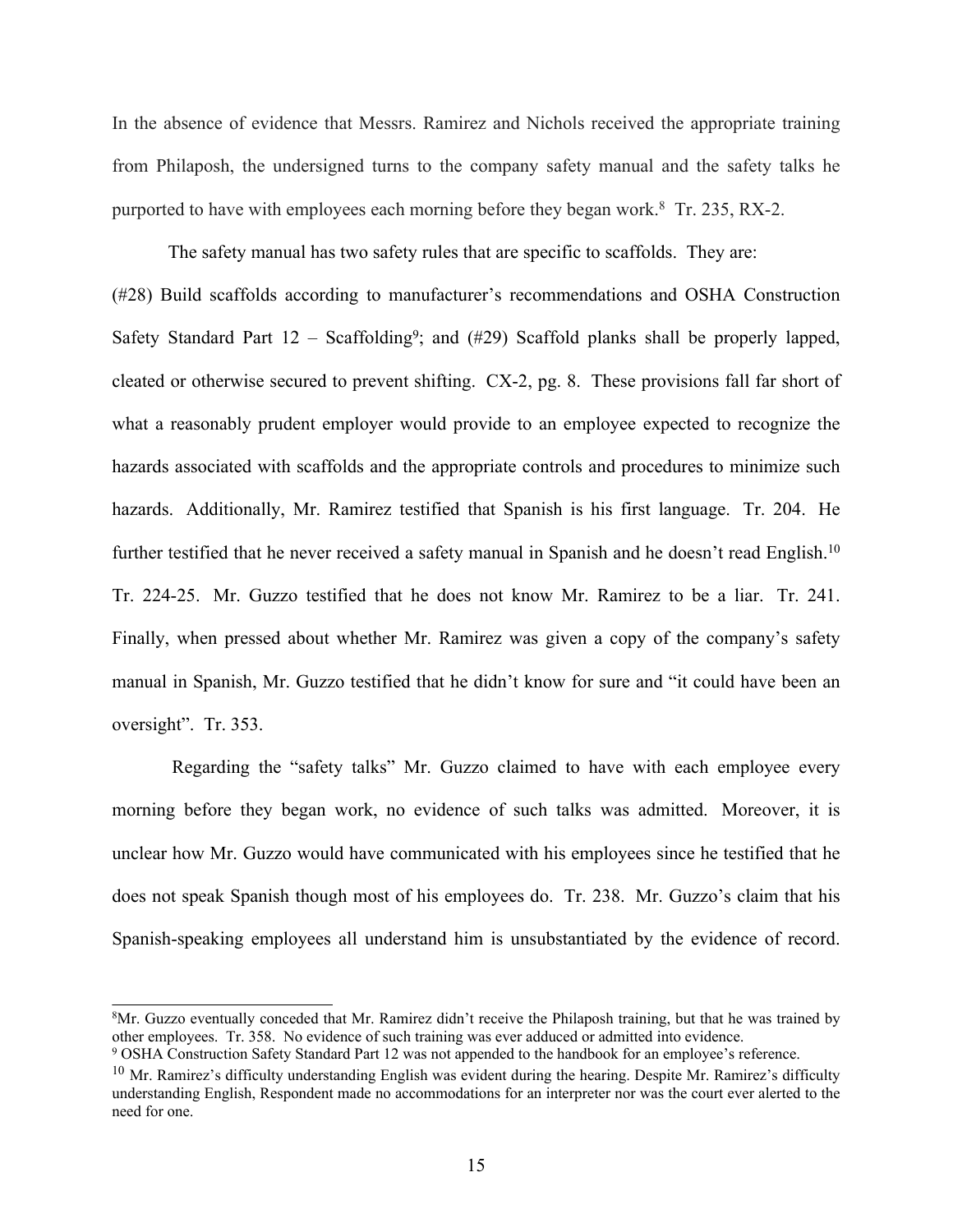Tr. 238.

The evidence is clear that Mr. Ramirez wasn't trained in compliance with the cited standard's requirements. Regarding Mr. Nichols, despite testimony of his prior experience and training on scaffolding, a reasonably prudent employer would have re-trained him on the hazards associated with the type of scaffold being used by Guzzo and the procedures to control or minimize those hazards. The Secretary has established that Respondent failed to comply with the requirements of the cited standard.

Employee exposure is established with respect to Mr. Ramirez only since the extent of Mr. Nichol's training on this type of scaffold is unclear. Actual employer knowledge is established by evidence that Mr. Guzzo knew that Mr. Ramirez had not been trained nor had he received a safety manual in his native language --- Spanish. Regarding Mr. Nichols, the Secretary failed to establish that Respondent had knowledge (actual or constructive) of his lack of training in compliance with the cited standard given Mr. Nichols' own testimony about his experience and training. The Secretary has proven, by a preponderance of the evidence, that Respondent violated 29 C.F.R. § 1926.454(a) with respect to Mr. Ramirez.

CO Armstrong testified that the danger to employees, like Mr. Ramirez, who are not properly trained is a lack of knowledge on how to protect themselves from a potential fall. Although there was no evidence on the height of the second level of the scaffold from which Mr. Ramirez was working, the photographs show that his platform was elevated several feet above ground. CX-5, no. 5. CO Armstrong testified that a fall could result in broken bones. Tr. 138. The Secretary has established that this violation is properly classified as "serious".

### *Alleged Violation of 29 C.F.R. § 1926.451(e)(1)*

Citation 2, Item 1 alleges a violation of 29 C.F.R.  $\S$  1926.451(e)(1) which states: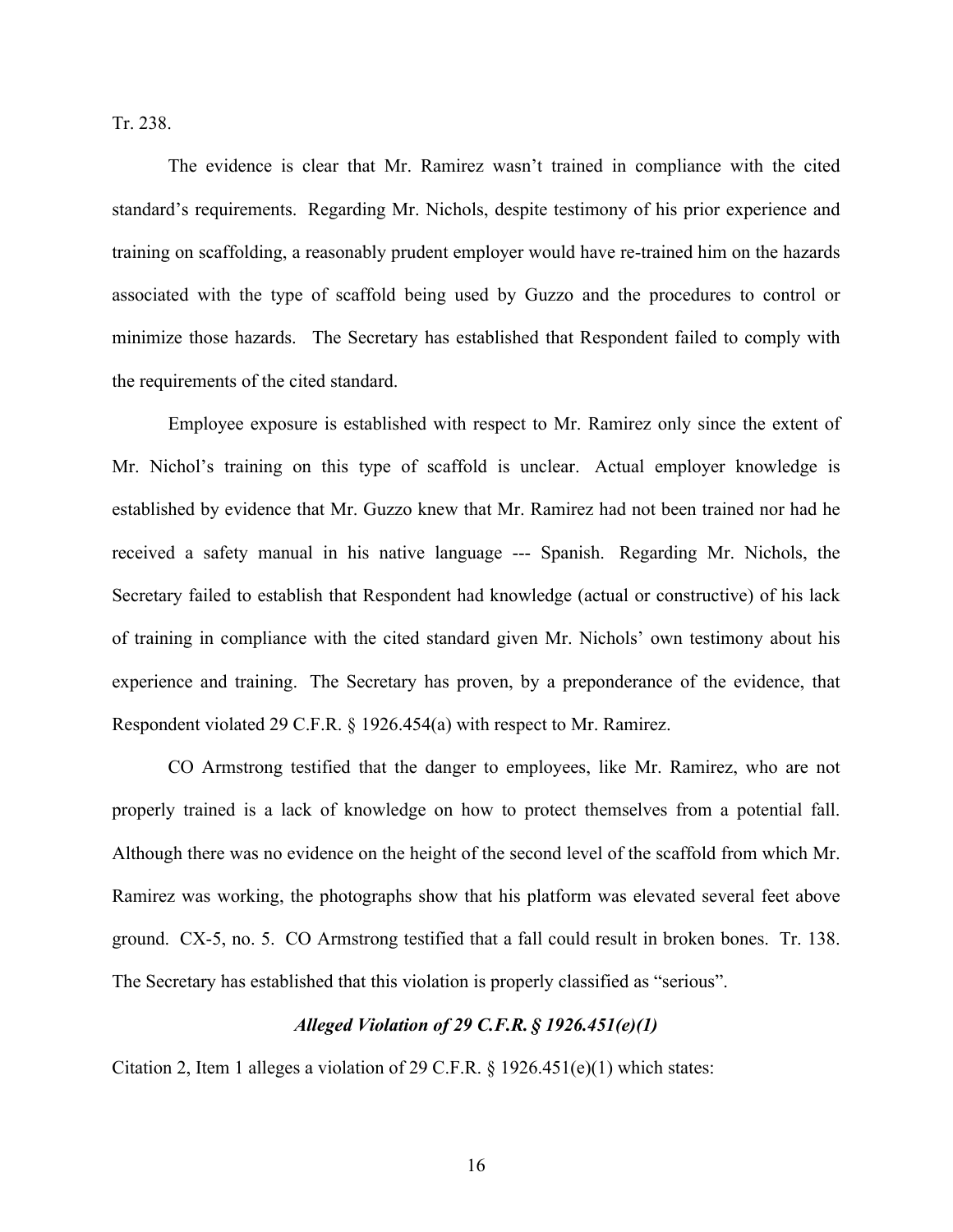[w]hen scaffold platforms are more than 2 feet (o.6 m) above or below a point of access, portable ladders, hook-towers (scaffold stairways/towers), stairway-type ladders (such as ladder stands), ramps, walkways, integral pre-fabricated scaffold access, or direct access from another scaffold, structure, personnel hoist, or similar surface shall be used. Crossbraces shall not be used as a means of access.

Specifically, Citation 2, Item 1 alleges that, on or about June 2, 2016, the employer failed to provide a ladder, hook-on ladder, stair tower to access the scaffold. The parties have stipulated to the applicability of the Construction Industry Safety and Health Standards codified at 29 C.F.R. § 1926. JX-1, no. 4. Respondent does not dispute the applicability of the standard. The cited standard applies.

The evidence establishing that Mr. Nichols was observed by CO Armstrong working atop the scaffold platform approximately 14 feet above ground has previously been cited. CO Armstrong testified that she doesn't know how Mr. Nichols got up there. Tr. 150. However, she later observed, and photographed, him descending the platform using the scaffold cross braces as ladder rungs. Tr. 81-83, CX-5, no. 3. During the inspection, Foreman Ramirez told CO Armstrong that they didn't bring a ladder to the worksite on that day. Tr. 98, 108-09. His statement about having no ladder on site is supported by the testimony of James Nichols who also said there was no ladder on site. Tr. 186. Also, there was no ladder built into this scaffold. Tr. 83-84, 188. Again, Respondent argues that the scaffold was being disassembled. Resp't Br. Respondent further argues that removal of the ladder(s) was necessary during disassembly. *Id.* Once again, Respondent's argument is rejected as inconsistent with the evidence showing Messrs. Nichols and Ramirez both working on the wall. CX-5, no. 5.

Again, Respondent asserts the "greater harm" defense. However, Respondent offers no new evidence and has failed to establish this defense.

Employee access and employer knowledge are both established by the same evidence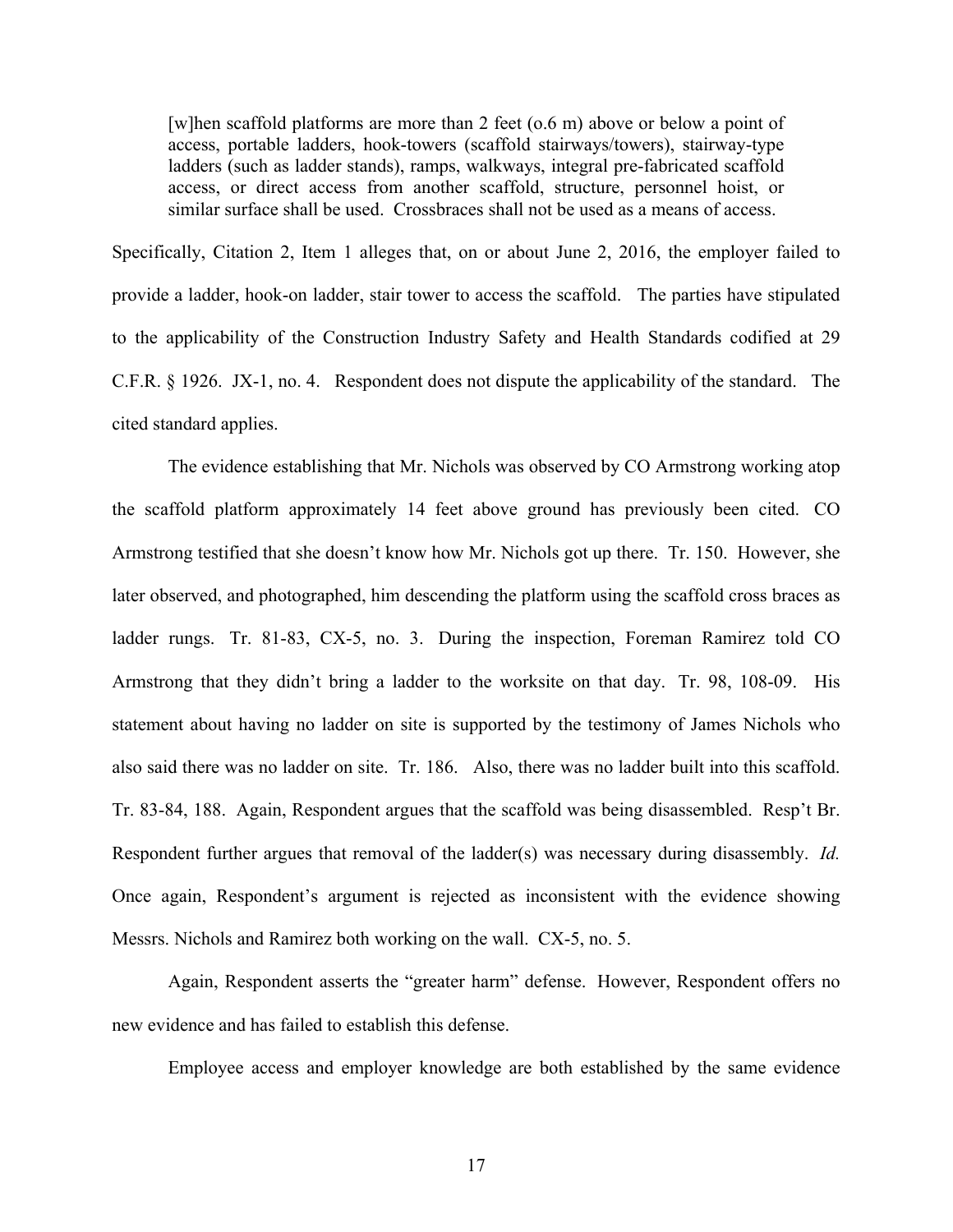previously cited for the prior alleged violations. The Secretary has proven, by a preponderance of the evidence, that Respondent failed to comply with the requirements of 29 C.F.R.  $§ 1926.451(e)(1).$ 

## **Repeat Classification**

A violation is repeated under section 17(a) of the Act if, at the time of the alleged repeated violation, there was a Commission final order against the same employer for a substantially similar violation.<sup>11</sup> *Potlach Corp.*, 7 BNA OSHC 1061, 1063 (No. 16183, 1979). In *Potlach*, the Commission held that in cases where the Secretary shows that the prior and present violations are for an employer's failure to comply with the same specific standard, it may be difficult for an employer to rebut the Secretary's prima facie showing of similarity. This is true simply because in many instances the two violations must be substantially similar in nature to be considered violations of the same standard. However, in cases where both violations are for failure to comply with the same general standard, it may be relatively undemanding for the employer to rebut the Secretary's prima facie showing of similarity. A *prima facie* showing of similarity would be rebutted by evidence of the disparate conditions and hazards associated with these violations of the same standard. *Potlach Corp.* at 1063.

Respondent does not dispute the "repeat" classification for this alleged violation. Also, the parties have stipulated that Respondent was previously cited for a violation of 29 C.F.R. § 1926.451(e)(1) in OSHA Inspection No. 950677 (Citation 1, Item 1), issued on January 14, 2014 at its worksite located at 2261 Jacksonville Road in Bethlehem, PA. JX-1, no. 16. In absence of evidence to the contrary, the Secretary has established the "repeat" classification of the standard cited.

<sup>11</sup> The Third Circuit Court of Appeals has embraced the definition of "repeat" as articulated in *Potlach*. *See Reich v. D.M. Sabia Co.*, 90 F.3d 854, 855–56 (3d Cir. 1996).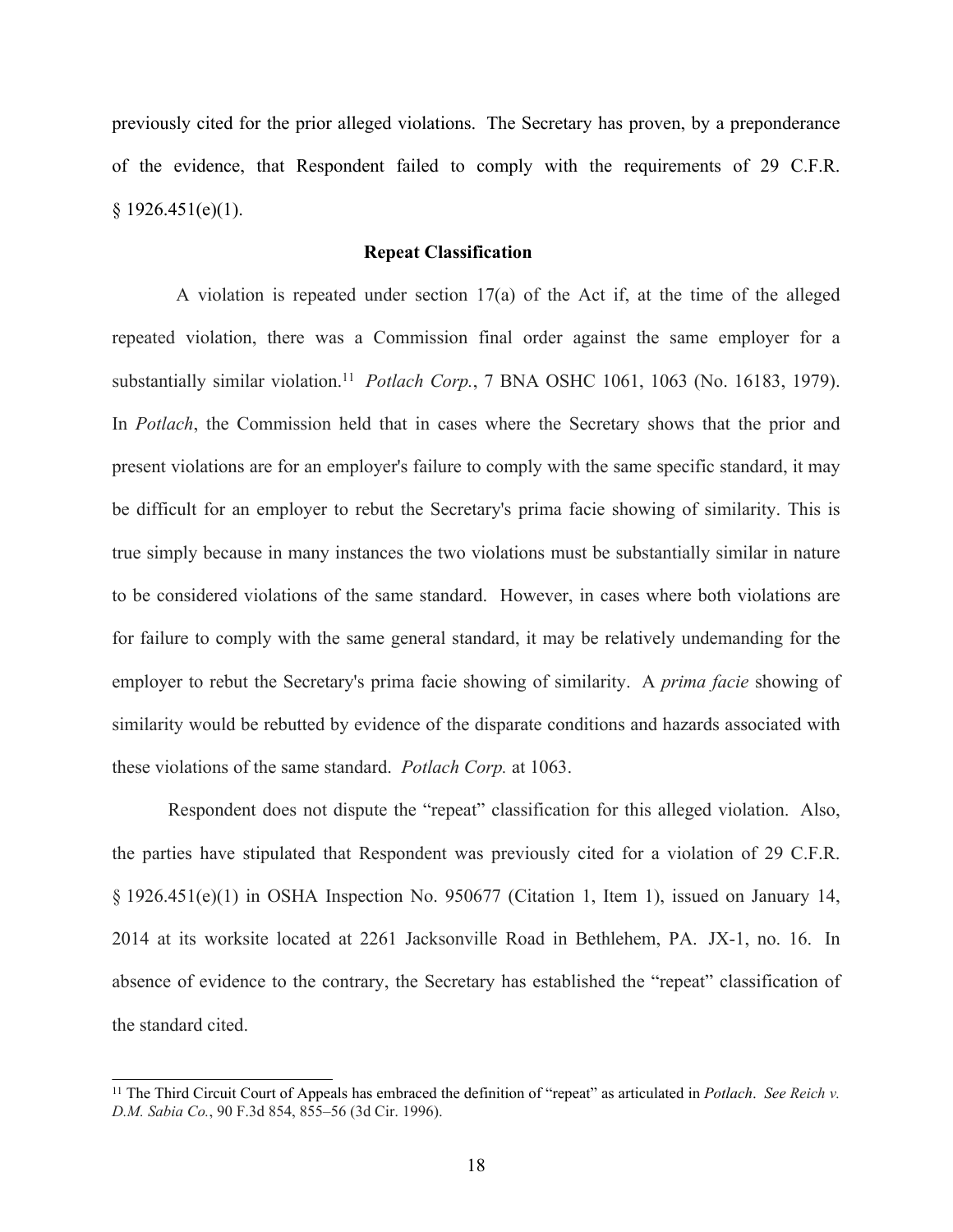### **Penalty Determination**

The Commission, as the final arbiter of penalties, must give due consideration to the gravity of the violation and to the employer's size, history and good faith. *J.A. Jones Constr. Co.*, 15 BNA OSHC 2201, 2213-14 (no. 87-2059, 1993). These factors are not necessarily accorded equal weight, and gravity is generally the most important factor. *Trinity Indus., Inc.*, 15 BNA OSHC 1481, 1483 (No. 88-2691, 1992). The gravity of a violation depends upon such matters as the number of employees exposed, duration of exposure, precautions taken against injury, and the likelihood that an injury would result. *J.A. Jones*, 15 BNA OSHC at 2213-14. Although Respondent argues that all but one<sup>12</sup> of the proposed penalties are "unreasonable", it does not offer evidence disputing the factors upon which the Secretary based his penalty calculations. Resp't Br. at 13, 15, 19 & 21. CO Armstrong assessed the penalty factors for each of the violations affirmed as follows:

- Citation 1, Item 1a: gravity (high); employer's size (30% reduction); history (10% increase); and good faith (0% reduction). CX-4, pg. 1.
- Citation 1, Item 4a: gravity (high); employer's size (30% reduction); history 10% increase); and good faith (0% reduction). CX-4, pg. 21.
- Citation 1, Item 4b: gravity (low); employer's size (30% reduction); history (10% increase); and good faith (15% reduction). CX-4, pg. 25.
- Citation 2, Item 1: gravity (high); employer's size (30% reduction); history (10% increase); and good faith (0% reduction). CX-4, pgs. 29-29.

The evidence supports a finding that the penalties proposed are appropriate.

# **FINDINGS OF FACT AND CONCLUSIONS OF LAW**

<sup>&</sup>lt;sup>12</sup> Respondent makes no argument regarding the penalty proposed for Citation 2, Item 1.